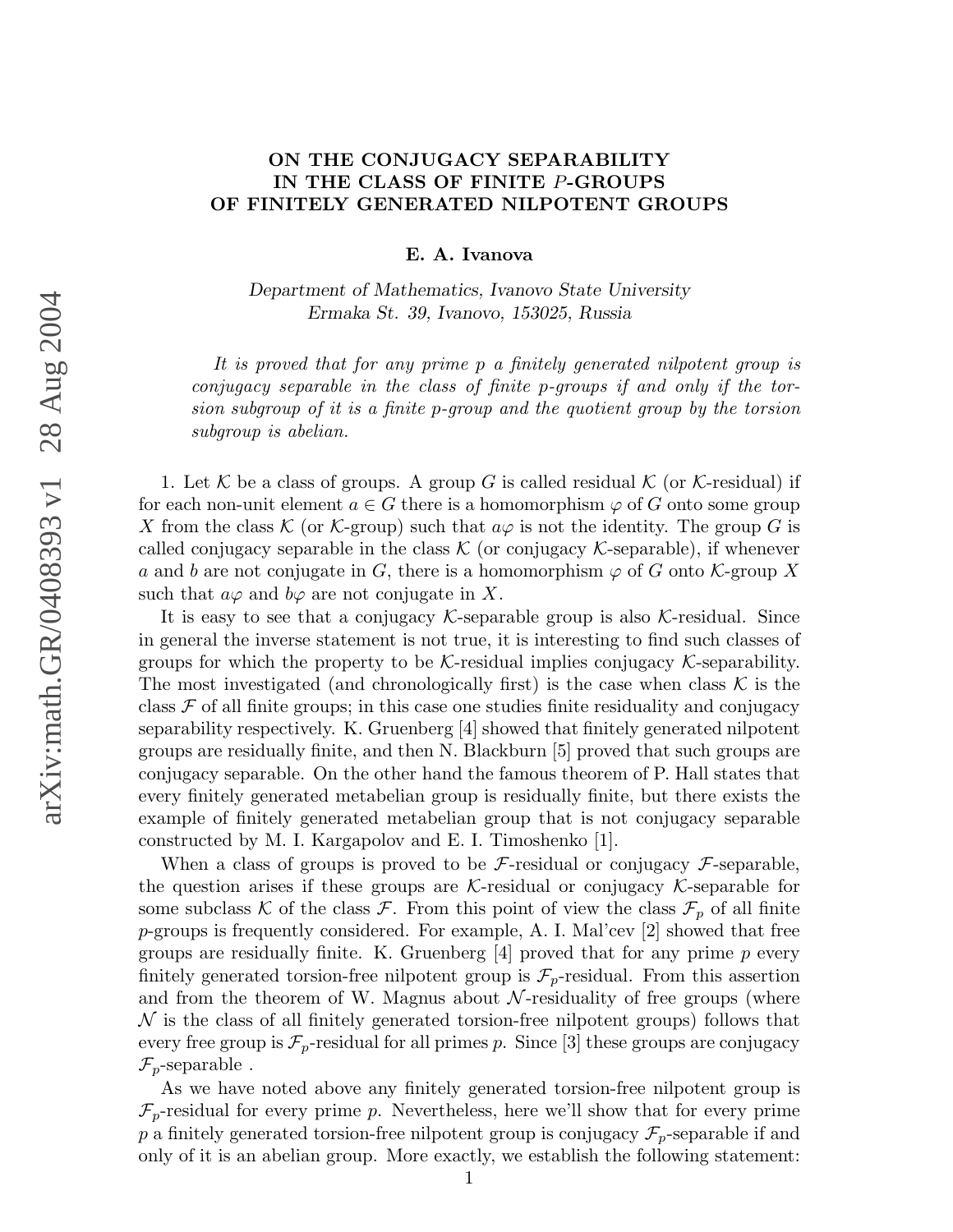Theorem. Suppose p is a prime. A finitely generated nilpotent group G is conjugacy  $\mathcal{F}_p$ -separable if and only if its torsion subgroup  $\tau(G)$  is a p-group and the quotient group  $G/\tau(G)$  is abelian.

2. We'll begin the proof of this theorem from one general remark.

A subgroup H of a group G is called K-separable if for every  $a \in G$ ,  $a \notin H$ , there is a homomorphism  $\varphi$  of G onto K-group such that  $a\varphi \notin H\varphi$ . It is well known that if a class  $K$  is closed under homomorphic images, then for every normal subgroup N of the group G the quotient group  $G/N$  is K-residual if and only if the subgroup N is K-separable. Consequently, if a class  $\mathcal K$  is closed under homomorphic images, subgroups and direct products of finite number of factors, then a quotient group of the K-residual group by any finite normal subgroup is K-residual.

To receive the similar result for the property to be conjugacy  $K$ -separable we'll introduce the following notion.

A subset M of a group G is called conjugacy K-separable in the group G if whenever  $a \in G$  is not conjugate to any element from M, there is a homomorphism of G onto K-group X such that  $a\varphi$  is not conjugate to any element from  $M\varphi$ . It is obvious that subset M is conjugacy K-separable in G if and only if for every element  $a \in G$  which is not conjugate to any element from M there exists a normal subgroup H in G that quotient group  $G/H$  is K-group and a is not conjugate to any element from  $MH$ . Evidently also that a group G is conjugacy  $\mathcal K$ -separable iff every one-element subset of G is conjugacy  $\mathcal K$ -separable in G.

**Proposition 1.** Suppose K is a class of groups which is closed under homomorphic images. For every group G and normal subgroup N of G the quotient group  $G/N$  is conjugacy K-separable if and only if every coset of G modulo N is conjugacy K-separable in G.

*Proof.* Firstly we'll show that if some coset of G modulo N is not conjugacy K-separable in G, then the quotient group  $G/N$  is not conjugacy K-separable.

If  $a \in G$  is not conjugate to any element from the coset bN, then aN and bN are not conjugate in the quotient group  $G/N$ . On the other hand suppose that for any homomorphism from G onto some  $\mathcal{K}$ -group the image of a is conjugate to image of some element from a coset bN. Let now  $\varphi$  be a homomorphism from  $G/N$  onto some K-group X. Then the composition of the natural homomorphism  $\varepsilon$ :  $G \to G/N$  and  $\varphi$  maps G onto X. Consequently, for some elements  $q \in G$  and  $c \in N$  we have

$$
(g(\varepsilon\varphi))^{-1}a(\varepsilon\varphi)g(\varepsilon\varphi)=(bc)(\varepsilon\varphi),
$$

i. e.

$$
((gN)\varphi)^{-1}(aN)\varphi(gN)\varphi = (bN)\varphi.
$$

Hence, the images of aN and bN under any homomorphism from  $G/N$  onto Kgroup are conjugate.

Conversely, suppose any coset of G modulo N is conjugacy  $K$ -separable in G. If elements aN and bN of the quotient group  $G/N$  are not conjugate in it, then a is not conjugate to any element from the coset  $bN$  in G. Consequently, a is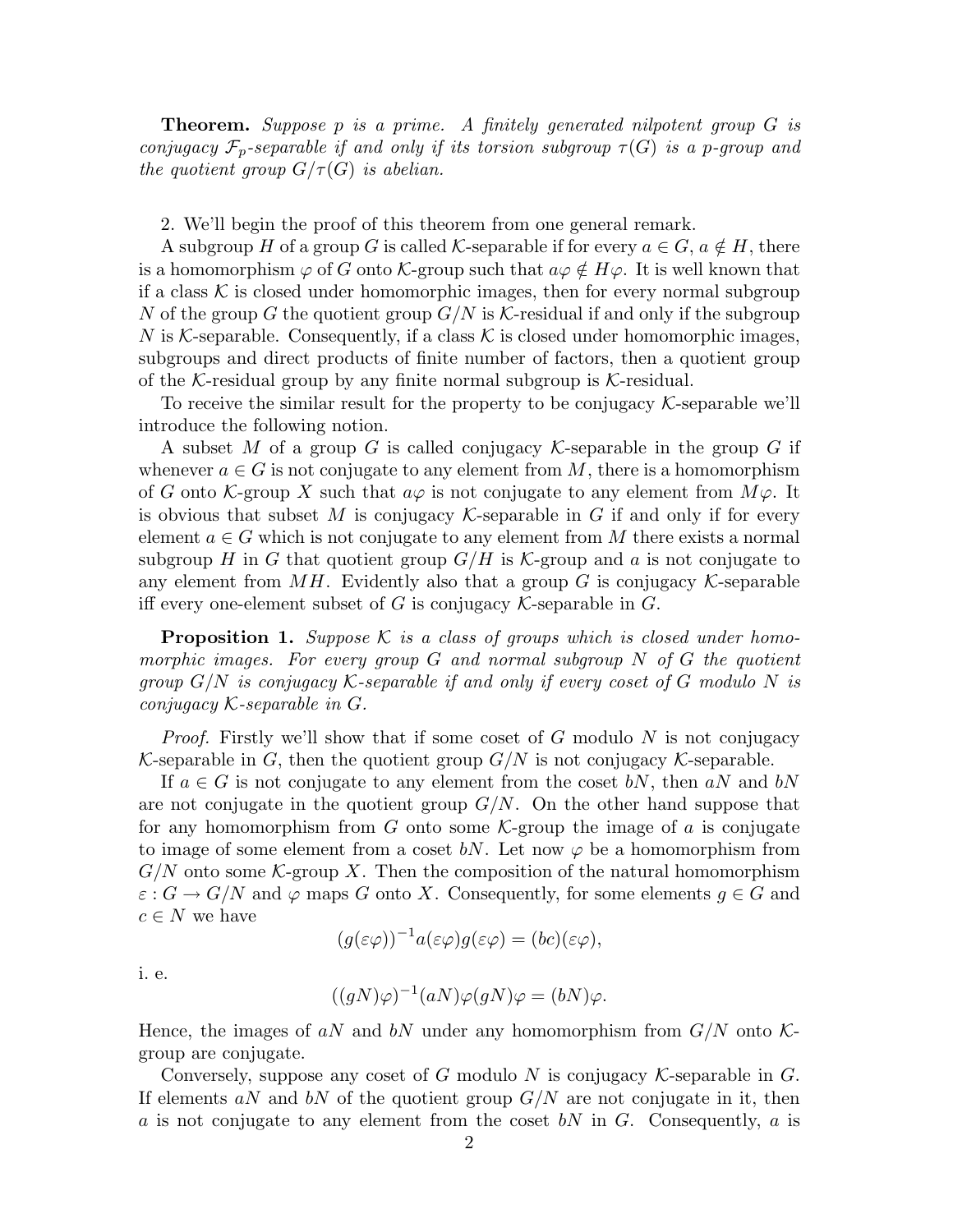not conjugate in  $G$  to any element from the coset  $bNH$  for some normal subgroup H of the group G such that the quotient group  $G/H$  is K-group. It means that the elements  $aNH$  and  $bNH$  of the homomorphic image  $G/NH$  of  $G/N$  are not conjugate. Since the class  $K$  is closed under homomorphic images, the quotient group  $G/NH \simeq (G/H)/(NH/H)$  is K-group and the proposition 1 is proved.

It follows immediately from the proposition 1 that

**Proposition 2.** Suppose K is a class of groups which is closed under homomorphic images, subgroups and direct products of the finite number of factors. If a group G is conjugacy K-separable, then a quotient group  $G/N$  of G by any finite normal subgroup  $N$  of  $G$  is conjugacy  $K$ -separable.

Actually, it follows from the conditions of the proposition 2 that in any group G the family of all normal subgroups of G such that the quotient groups by them are K-groups is closed under finite intersections. Hence, if group  $G$  is conjugacy K-separable, then every finite subset of G is conjugacy K-separable in G. So every coset of G modulo normal finite subgroup N of G is conjugacy  $K$ -separable in G.

Now, let  $p$  be a prime and  $G$  be a finitely generated nilpotent group which is conjugacy  $\mathcal{F}_p$ -separable. Since in this case G is  $\mathcal{F}_p$ -residual, its torsion subgroup  $\tau(G)$  must be a p-group. The quotient group  $G/\tau(G)$  is torsion-free and by the proposition 2 must be conjugacy  $\mathcal{F}_p$ -separable. So to show that necessary condition of the theorem is true it is enough to prove

**Proposition 3.** Suppose G is a finitely generated torsion-free nilpotent group. If for some prime p the group G is conjugacy  $\mathcal{F}_p$ -separable, then G is an abelian group.

*Proof.* Let  $1 = Z_0 \leq Z_1 \leq \cdots \leq Z_r = G$  be the upper central series of G. If, on the contrary, G is not abelian, then  $r \geq 2$ . Let a be an element from  $Z_2$ but not from  $Z_1$ . Since for any element  $g \in G$  the commutator  $[a, g]$  is in  $Z_1$ , we have  $g^{-1}ag = az$  for some  $z \in Z_1$ . Since the element a is not in the centre  $Z_1$  of the group G, there is an element  $b \in G$  such that  $b^{-1}ab = ac$  for some non-unit element  $c \in Z_1$ .

Suppose  $q$  is a prime which is not equal to  $p$ . Since  $Z_1$  is a free abelian group and  $c \in Z_1$  is not equal to 1, for some integer  $n \geq 1$  the equation  $x^{q^n} = c$  has no solutions in  $Z_1$ . We assert that the elements  $a^{q^n}$  and  $a^{q^n}c$  are not conjugate in G.

Indeed, suppose that for some  $g \in G$  the equality  $g^{-1}a^{q^n}g = a^{q^n}c$  is valid. As  $g^{-1}ag = az$  for some  $z \in Z_1$ , we have

$$
a^{q^n}c = (g^{-1}ag)^{q^n} = a^{q^n}z^{q^n}.
$$

Thus,  $c = z^{q^n}$ , but this is impossible.

On the other hand let's show that the images of the elements  $a^{q^n}$  and  $a^{q^n}c$ under every homomorphism from  $G$  onto finite  $p$ -group are conjugate.

Suppose N is a normal subgroup of G such that  $c^{p^m} \equiv 1 \pmod{N}$  for some integer  $m \geq 0$ . Since numbers  $q^n$  and  $p^m$  are coprime, there exists integer k such